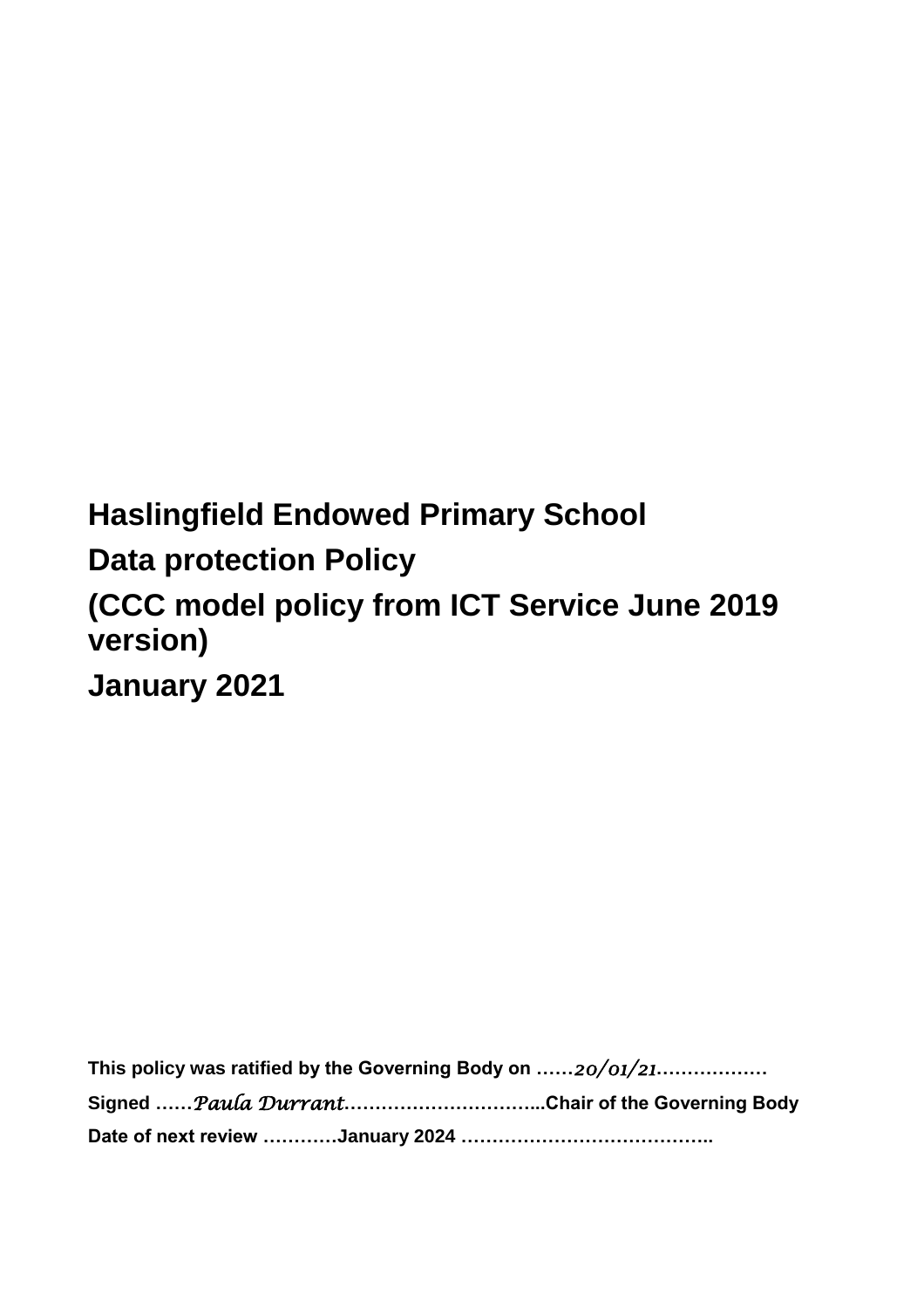# **Contents**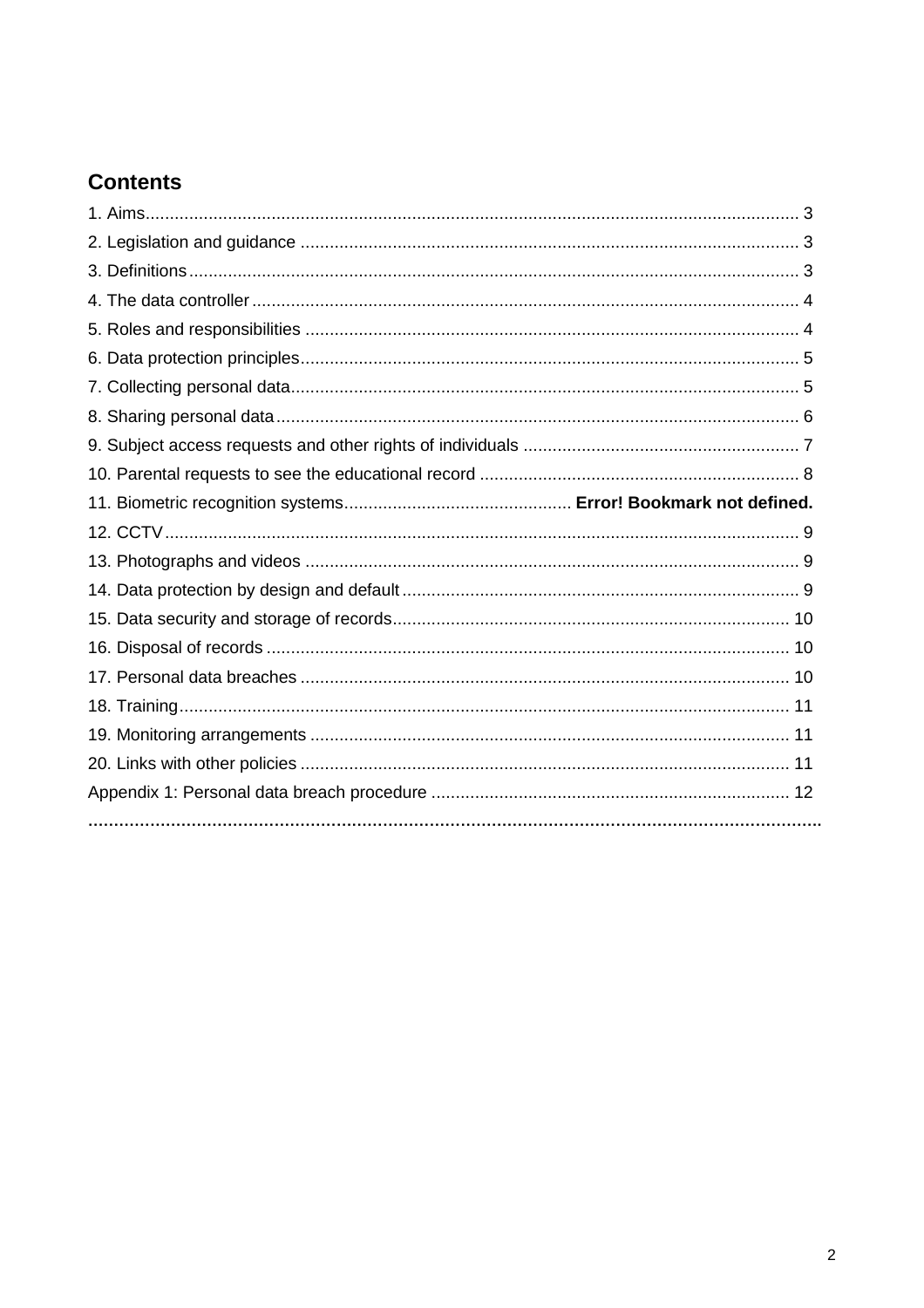# **1. Aims**

Our school aims to ensure that all personal data collected about staff, pupils, parents, governors, visitors and other individuals is collected, stored and processed in accordance with the [General Data Protection](https://eur-lex.europa.eu/legal-content/EN/TXT/?qid=1528874672298&uri=CELEX:02016R0679-20160504)  [Regulation \(EU\) 2016/679 \(GDPR\)](https://eur-lex.europa.eu/legal-content/EN/TXT/?qid=1528874672298&uri=CELEX:02016R0679-20160504) and the [Data Protection Act 2018 \(DPA 2018\).](http://www.legislation.gov.uk/ukpga/2018/12/contents/enacted)

This policy applies to all personal data, regardless of whether it is in paper or electronic format.

# **2. Legislation and guidance**

This policy meets the requirements of the GDPR and the expected provisions of the DPA 2018. It is based on guidance published by the Information Commissioner's Office (ICO) on the [GDPR.](https://ico.org.uk/for-organisations/guide-to-the-general-data-protection-regulation-gdpr/)

It also reflects the ICO's [code of practice](https://ico.org.uk/media/for-organisations/documents/1542/cctv-code-of-practice.pdf) for the use of surveillance cameras and personal information.

In addition, this policy complies with regulation 5 of the [Education \(Pupil Information\) \(England\) Regulations](http://www.legislation.gov.uk/uksi/2005/1437/regulation/5/made)  [2005,](http://www.legislation.gov.uk/uksi/2005/1437/regulation/5/made) which gives parents the right of access to their child's educational record.

| <b>Term</b>                         | <b>Definition</b>                                                                                                                                                                                                                                                                                                                                                                                                                                                                                                   |
|-------------------------------------|---------------------------------------------------------------------------------------------------------------------------------------------------------------------------------------------------------------------------------------------------------------------------------------------------------------------------------------------------------------------------------------------------------------------------------------------------------------------------------------------------------------------|
| <b>Personal data</b>                | Any information relating to an identifiable living<br>person who can be directly or indirectly identified<br>in particular by reference to an identifier.                                                                                                                                                                                                                                                                                                                                                           |
| Special categories of personal data | Special category data is personal data which the<br>GDPR says is more sensitive, and so needs more<br>protection, including information about an<br>individual's:<br>Racial or ethnic origin<br>Political opinions<br>$\bullet$<br>Religious or philosophical beliefs<br>$\bullet$<br>Trade union membership<br>$\bullet$<br>Genetics<br>Biometrics (such as fingerprints, retina<br>and iris patterns), where used for<br>identification purposes<br>Health - physical or mental<br>Sex life or sexual orientation |
| <b>Processing</b>                   | Any action performed on personal data, such as<br>collecting, recording, organising, structuring,<br>storing, adapting, altering, retrieving, using,<br>disseminating, erasing or destroying.<br>Processing can be automated or manual.                                                                                                                                                                                                                                                                             |
| Data subject                        | The identified or identifiable individual whose<br>personal data is held or processed.                                                                                                                                                                                                                                                                                                                                                                                                                              |

### **3. Definitions**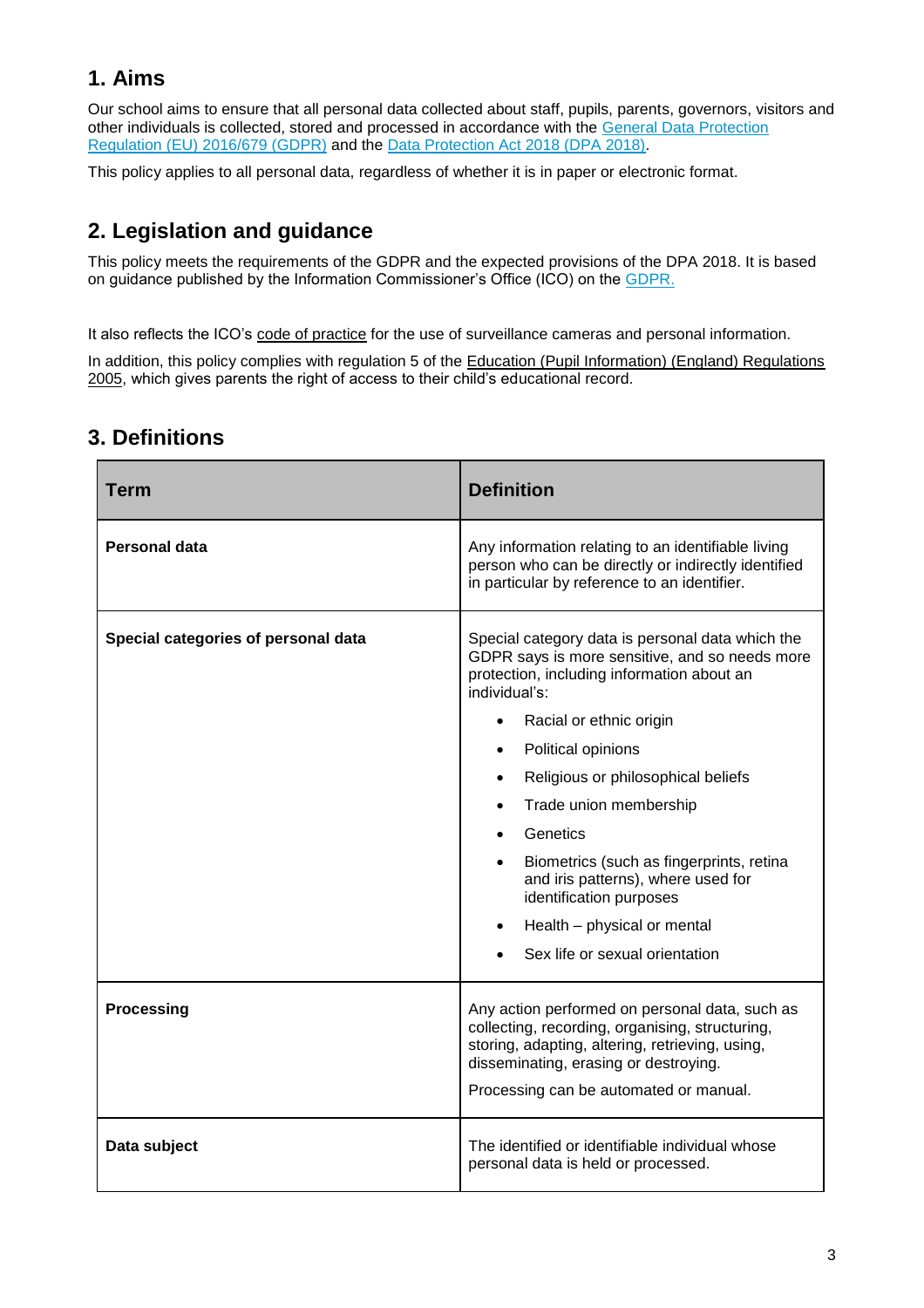| Data controller      | A person or organisation that determines the<br>purposes and the means of processing of<br>personal data.                                               |
|----------------------|---------------------------------------------------------------------------------------------------------------------------------------------------------|
| Data processor       | A person or other body, other than an employee<br>of the data controller, who processes personal<br>data on behalf of the data controller.              |
| Personal data breach | A breach of security leading to the accidental or<br>unlawful destruction, loss, alteration, unauthorised<br>disclosure of, or access to personal data. |

### **4. The data controller**

Our school processes personal data relating to parents, pupils, staff, governors, visitors and others, and therefore is a data controller.

The school has paid its data protection fee to the ICO and will pay this annually or as otherwise legally required.

### **5. Roles and responsibilities**

This policy applies to **all staff** employed by our school, and to external organisations or individuals working on our behalf. Staff who do not comply with this policy may face disciplinary action.

#### **5.1 Governing board**

The governing board has overall responsibility for ensuring that our school complies with all relevant data protection obligations.

#### **5.2 Data protection officer**

The data protection officer (DPO) is responsible for overseeing the implementation of this policy, monitoring our compliance with data protection law, and developing related policies and guidelines where applicable.

They will provide an annual report of their activities directly to the governing board and, where relevant, report to the board their advice and recommendations on school data protection issues.

For routine enquiries about this policy, contact the school's data protection representative in the first instance, the School Business Manager.

The DPO is also a point of contact for individuals whose data the school processes, and the first point of contact for the ICO.

Full details of the DPO's responsibilities are set out in their job description.

Our DPO is Donna Flynn and is contactable via dpo@theictservice.org.uk.

#### **5.3 Headteacher**

The headteacher acts as the representative of the data controller on a day-to-day basis.

#### **5.4 All staff**

Staff are responsible for:

- Collecting, storing and processing any personal data in accordance with this policy
- Informing the school of any changes to their personal data, such as a change of address
- Contacting the designated school contact, or the DPO, in the following circumstances:
	- $\circ$  With any questions about the operation of this policy, data protection law, retaining personal data or keeping personal data secure
	- o If they have any concerns that this policy is not being followed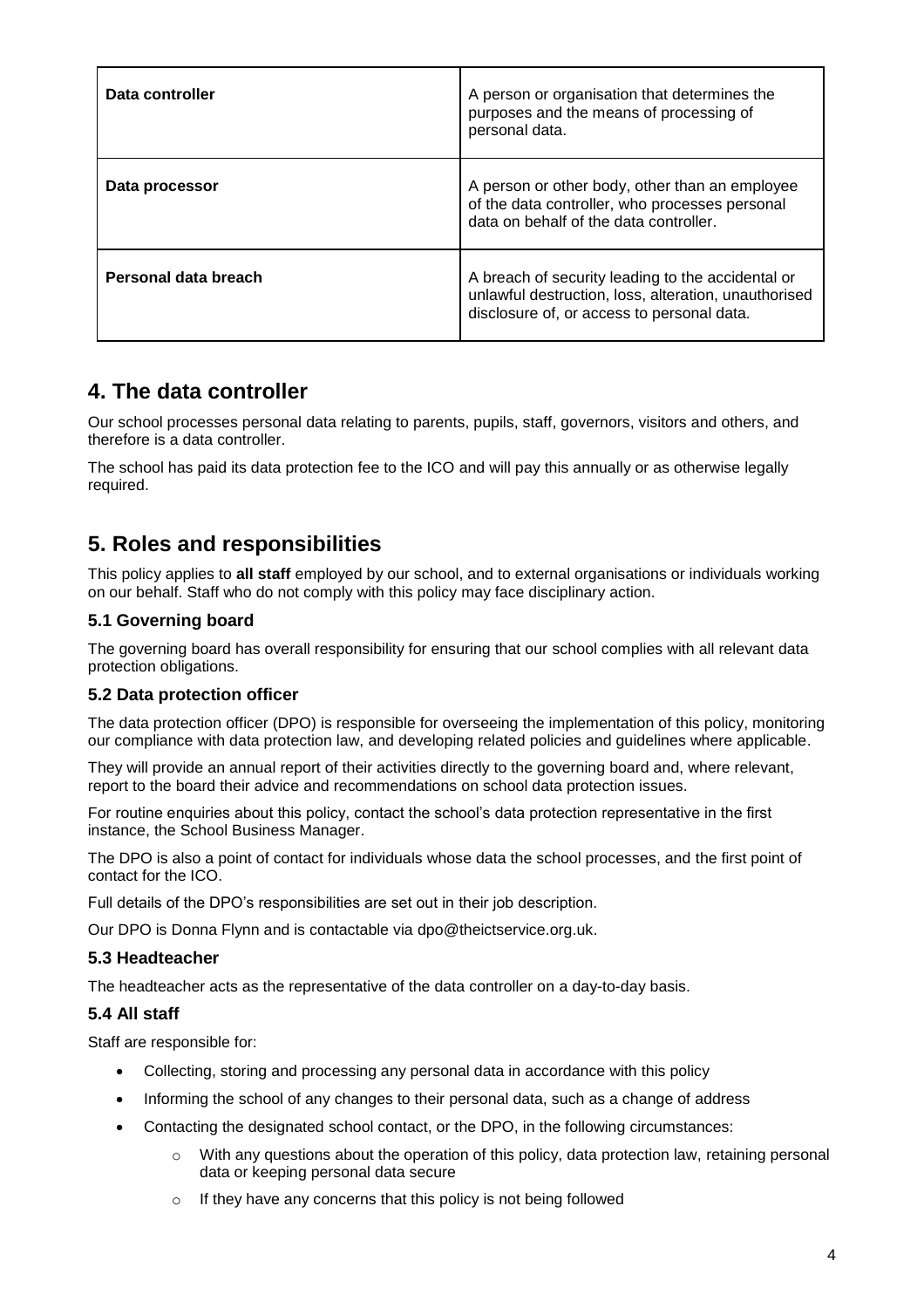- o If they are unsure whether or not they have a lawful basis to use personal data in a particular way
- $\circ$  If they need to rely on or capture consent, draft a privacy notice, deal with data protection rights invoked by an individual, or transfer personal data outside the European Economic Area
- o If there has been a data breach
- $\circ$  Whenever they are engaging in a new activity that may affect the privacy rights of individuals
- o If they need help with any contracts or sharing personal data with third parties

### **6. Data protection principles**

The GDPR is based on data protection principles that our school must comply with.

The principles say that personal data must be:

- Processed lawfully, fairly and in a transparent manner
- Collected for specified, explicit and legitimate purposes
- Adequate, relevant and limited to what is necessary to fulfil the purposes for which it is processed
- Accurate and, where necessary, kept up to date
- Kept for no longer than is necessary for the purposes for which it is processed
- Processed in a way that ensures it is appropriately secure

This policy sets out how the school aims to comply with these principles.

### **7. Collecting personal data**

#### **7.1 Lawfulness, fairness and transparency**

We will only process personal data where we have one of 6 'lawful bases' (legal reasons) to do so under data protection law:

- The data needs to be processed so that the school can **fulfil a contract** with the individual, or the individual has asked the school to take specific steps before entering into a contract
- The data needs to be processed so that the school can **comply with a legal obligation**
- The data needs to be processed to ensure the **vital interests** of the individual e.g. to protect someone's life
- The data needs to be processed so that the school, as a public authority, can perform a task **in the public interest,** and carry out its official functions
- The data needs to be processed for the **legitimate interests** of the school or a third party (provided the individual's rights and freedoms are not overridden)
- The individual (or their parent/carer when appropriate in the case of a pupil) has freely given clear **consent**

For special categories of personal data, we will also meet one of the special category conditions for processing which are set out in the GDPR and Data Protection Act 2018.

- The individual (or their parent/carer when appropriate in the case of a pupil) has given **explicit consent**
- The data needs to be processed to perform or exercise obligations or rights in relation to **employment, social security or social protection law**
- The data needs to be processed to ensure the **vital interests** of the individual or another person, where the individual is physically or legally incapable of giving consent
- The data has already been made **manifestly public** by the individual
- The data needs to be processed for the establishment, exercise or defence of **legal claims**
- The data needs to be processed for reasons of **substantial public interest** as defined in legislation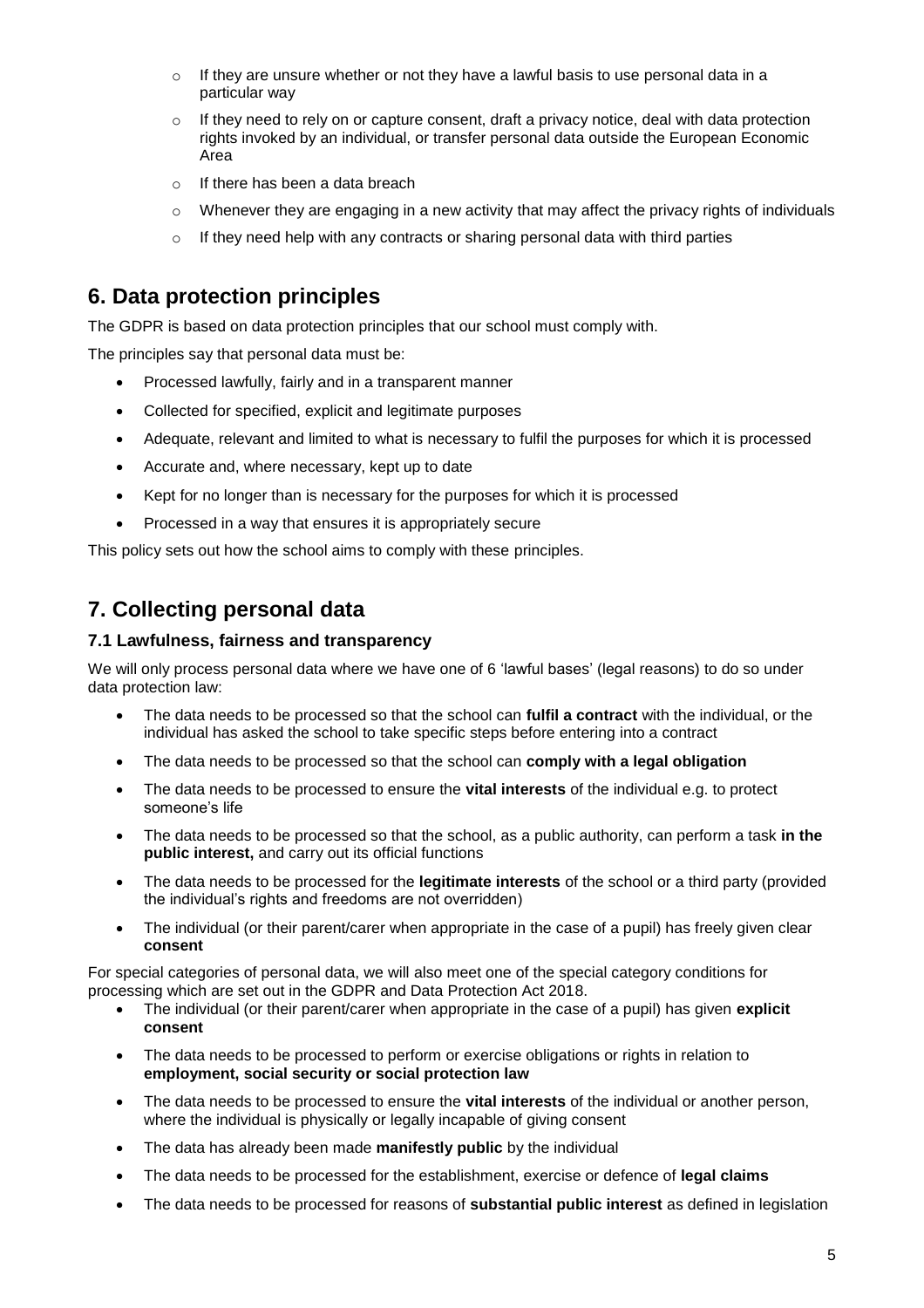- The data needs to be processed for **health or social care purposes**, and the processing is done by, or under the direction of, a health or social work professional or by any other person obliged to confidentiality under law
- The data needs to be processed for **public health reasons**, and the processing is done by, or under the direction of, a health professional or by any other person obliged to confidentiality under law
- The data needs to be processed for **archiving purposes**, scientific or historical research purposes, or statistical purposes, and the processing is in the public interest

For criminal offence data, we will meet both a lawful basis and a condition set out under data protection law. Conditions include:

- The individual (or their parent/carer when appropriate in the case of a pupil) has given **consent**
- The data needs to be processed to ensure the **vital interests** of the individual or another person, where the individual is physically or legally incapable of giving consent
- The data has already been made **manifestly public** by the individual
- The data needs to be processed for or in connection with legal proceedings, to obtain legal advice, or for the establishment, exercise or defence of **legal rights**
- The data needs to be processed for reasons of **substantial public interest** as defined in legislation

Whenever we first collect personal data directly from individuals, we will provide them with the relevant information required by data protection law.

We will always consider the fairness of our data processing. We will ensure we do not handle personal data in ways that individuals would not reasonably expect, or use personal data in ways which have unjustified adverse effects on them.

#### **7.2 Limitation, minimisation and accuracy**

We will only collect personal data for specified, explicit and legitimate reasons. We will explain these reasons to the individuals when we first collect their data.

If we want to use personal data for reasons other than those given when we first obtained it, we will inform the individuals concerned before we do so, and seek consent where necessary.

Staff must only process personal data where it is necessary in order to do their jobs.

We will keep data accurate and, where necessary, up-to-date. Inaccurate data will be rectified or erased when appropriate.

When staff no longer need the personal data they hold, they must ensure it is deleted or anonymised. This will be done in accordance with the Retention Schedule set out in the Information and Record Management Society's Toolkit for Schools. This can be found [here.](http://irms.org.uk/?page=schoolstoolkit&terms=%22toolkit+and+schools%22)

### **8. Sharing personal data**

We will not normally share personal data with anyone else, but may do so where it is set out in our Privacy Notices or there are certain circumstances where we may be required to do so and:

- There is an issue with a pupil or parent/carer that puts the safety of our staff at risk
- We need to liaise with other agencies we will seek consent as necessary before doing this
- Our suppliers or contractors need data to enable us to provide services to our staff and pupils for example, IT companies. When doing this, we will:
	- $\circ$  Only appoint suppliers or contractors which can provide sufficient guarantees that they comply with data protection law
	- $\circ$  Establish a contract with the supplier or contractor to ensure the fair and lawful processing of any personal data we share
	- $\circ$  Only share data that the supplier or contractor needs to carry out their service, and information necessary to keep them safe while working with us

We will also share personal data with law enforcement and government bodies where we are legally required to do so.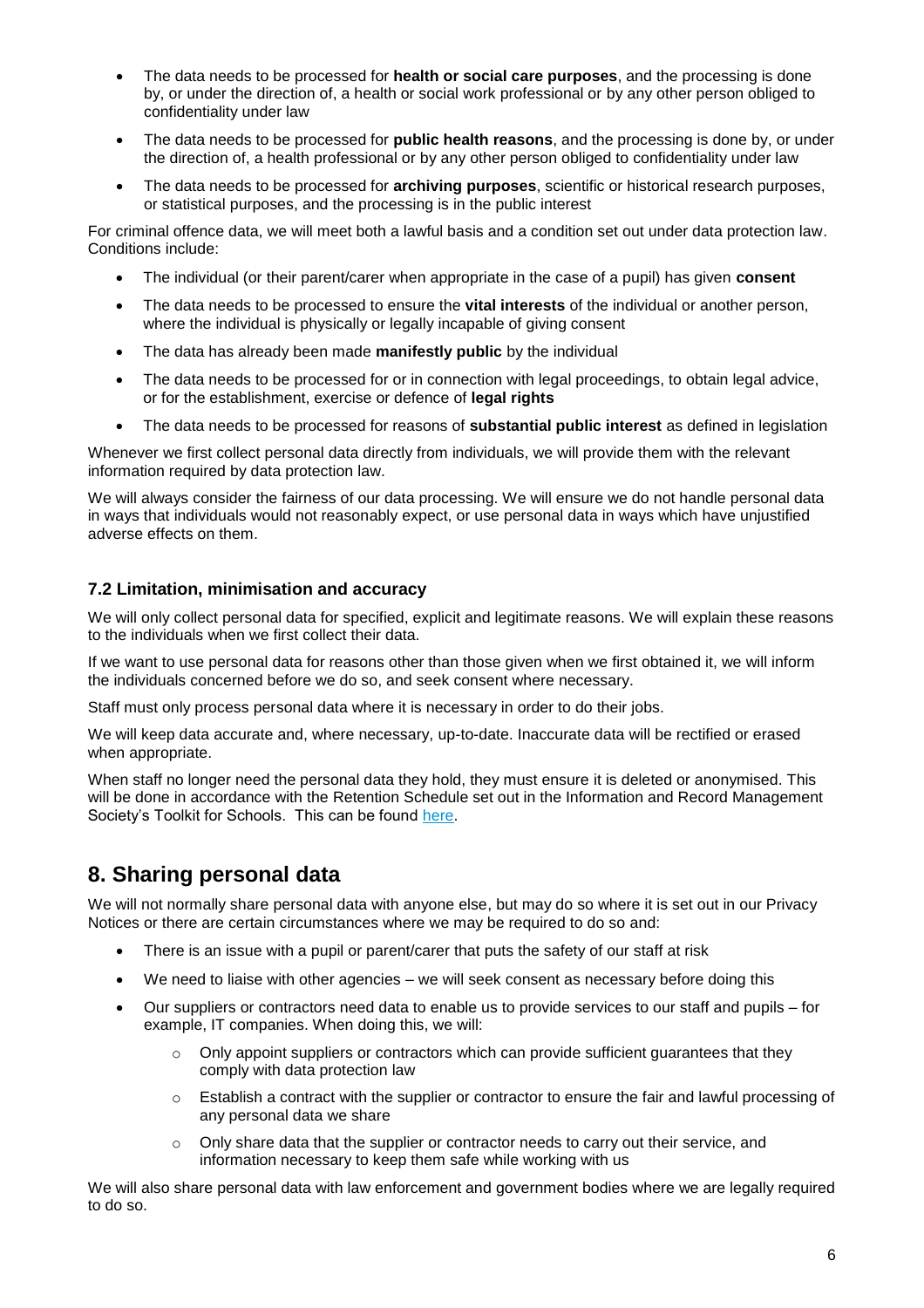We may also share personal data with emergency services and local authorities to help them to respond to an emergency situation that affects any of our pupils or staff.

Where we transfer personal data internationally, we will do so in accordance with data protection law.

### **9. Subject access requests and other rights of individuals**

#### **9.1 Subject access requests**

Individuals have a right to make a 'subject access request' to gain access to personal information that the school holds about them. This includes:

- Confirmation that their personal data is being processed
- Access to a copy of the data
- The purposes of the data processing
- The categories of personal data concerned
- Who the data has been, or will be, shared with
- How long the data will be stored for, or if this isn't possible, the criteria used to determine this period
- Where relevant, the existence of the right to request rectification, erasure or restriction, or to object to such processing
- The right to lodge a complaint with the ICO or another supervisory authority
- The source of the data, if not the individual
- Whether any automated decision-making is being applied to their data, and what the significance and consequences of this might be for the individual
- The safeguards provided if the data is being transferred internationally

Subject access requests can be submitted in any form, but we may be able to respond to requests more quickly if they are made in writing and include:

- Name of individual
- Correspondence address
- Contact number and email address
- Details of the information requested

If staff receive a subject access request they must immediately forward it to the School Business Manager.

#### **9.2 Children and subject access requests**

Personal data about a child belongs to that child, and not the child's parents or carers. For a parent or carer to make a subject access request with respect to their child, the child must either be unable to understand their rights and the implications of a subject access request, or have given their consent.

Children below the age of 12 are generally not regarded to be mature enough to understand their rights and the implications of a subject access request. Therefore, most subject access requests from parents or carers of pupils at our school may be granted without the express permission of the pupil. This is not a rule and a pupil's ability to understand their rights will always be judged on a case-by-case basis.

#### **9.3 Responding to subject access requests**

When responding to requests, we:

- May ask the individual to provide 2 forms of identification
- May contact the individual via phone to confirm the request was made
- Will respond without delay and within 1 month of receipt of the request
- Will provide the information free of charge
- May tell the individual we will comply within 3 months of receipt of the request, where a request is complex or numerous. We will inform the individual of this within 1 month, and explain why the extension is necessary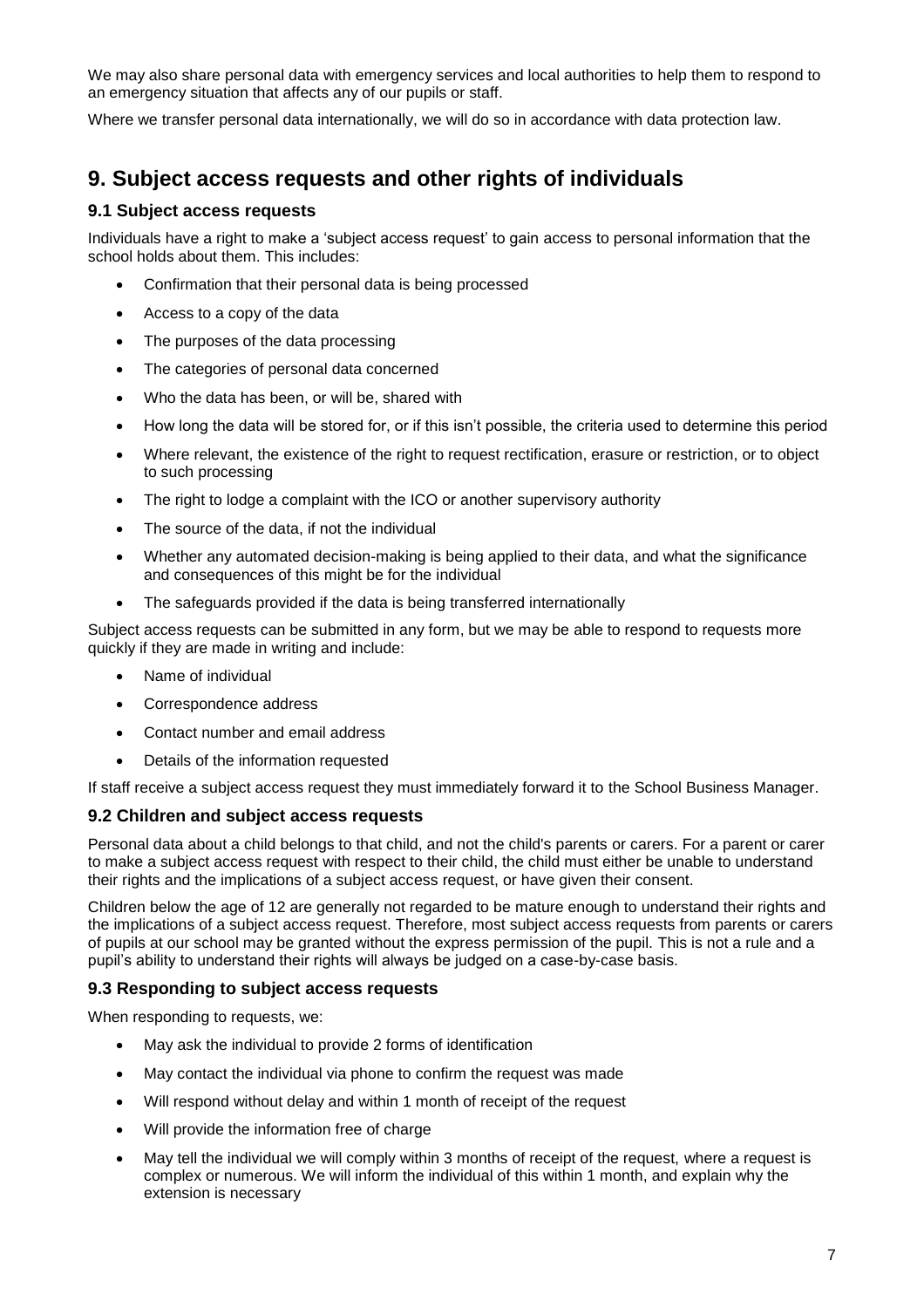We will not disclose information for a variety of reasons, such as if it:

- Might cause serious harm to the physical or mental health of the pupil or another individual
- Would reveal that the child is being or has been abused, or is at risk of abuse, where the disclosure of that information would not be in the child's best interests
- Would include another person's personal data that we can't reasonably anonymise, and we don't have the other person's consent and it would be unreasonable to proceed without it
- Is part of certain sensitive documents, such as those related to crime, immigration, legal proceedings or legal professional privilege, management forecasts, negotiations, confidential references, or exam scripts

If the request is unfounded or excessive, we may refuse to act on it, or charge a reasonable fee which takes into account administrative costs.

A request will be deemed to be unfounded or excessive if it is repetitive, or asks for further copies of the same information.

When we refuse a request, we will tell the individual why, and tell them they have the right to complain to the ICO or that they can seek to enforce their subject access right through the courts.

When a Subject Access Request is made details of the request will be placed in the individuals record and disposed of when the record is disposed of in accordance with the Retention Schedule set out in the Information and Record Management Society's Toolkit for Schools. This can be found [here](http://irms.org.uk/?page=schoolstoolkit&terms=%22toolkit+and+schools%22)

#### **9.4 Other data protection rights of the individual**

In addition to the right to make a subject access request (see above), and to receive information when we are collecting their data about how we use and process it (see section 7), individuals also have the right to:

- Withdraw their consent to processing at any time
- Ask us to rectify, erase or restrict processing of their personal data, or object to the processing of it (in certain circumstances)
- Prevent use of their personal data for direct marketing
- Challenge processing which has been justified on the basis of public interest
- Object to decisions based solely on automated decision making or profiling (decisions taken with no human involvement, that might negatively affect them)
- Be notified of a data breach in certain circumstances
- Make a complaint to the ICO
- Ask for their personal data to be transferred to a third party in a structured, commonly used and machine-readable format (in certain circumstances)

Individuals should submit any request to exercise these rights to the contact the school's data protection representative in the first instance the School Business Manager. If staff receive such a request, they must immediately forward it to contact the school's data protection representative or the DPO.

### **10. Parental requests to see the educational record**

Parents, or those with parental responsibility, have a legal right to free access to their child's educational record (which includes most information about a pupil) within 15 school days of receipt of a written request.

If the request is for a copy of the educational record, the school may charge a fee to cover the cost of supplying it.

This right applies as long as the pupil concerned is aged under 18.

There are certain circumstances in which this right can be denied, such as if releasing the information might cause serious harm to the physical or mental health of the pupil or another individual, or if it would mean releasing exam marks before they are officially announced.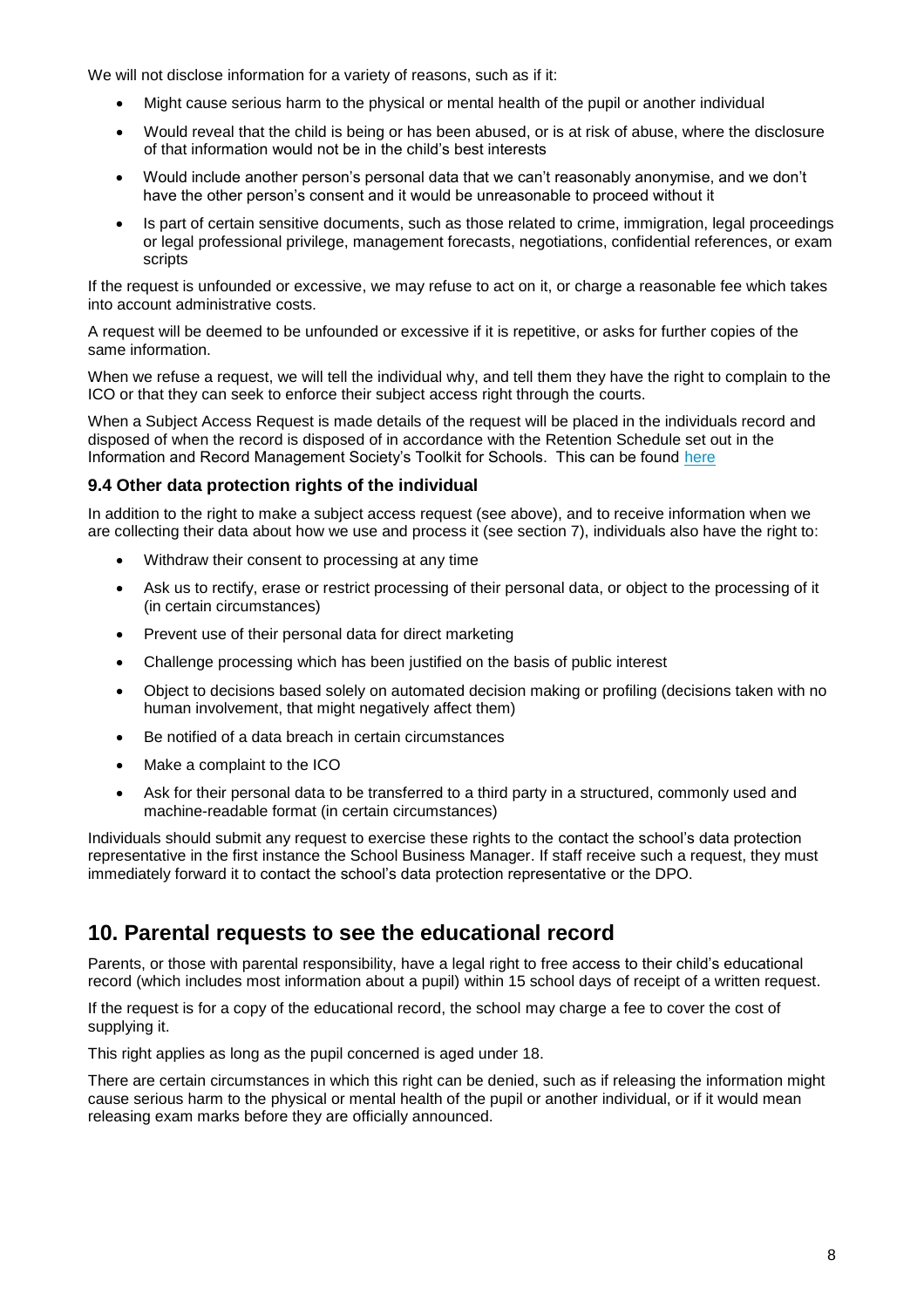# **12. CCTV**

We use CCTV in various locations around the Trust sites to ensure it remains safe. We will adhere to the ICO's [code of practice](https://ico.org.uk/media/for-organisations/documents/1542/cctv-code-of-practice.pdf) for the use of CCTV.

We do not need to ask individuals' permission to use CCTV, but we make it clear where individuals are being recorded. Security cameras are clearly visible and accompanied by prominent signs explaining that CCTV is in use.

Any enquiries about the CCTV system should be directed to the School Business Manager.

### **13. Photographs and videos**

As part of our school activities, we may take photographs and record images of individuals within our school.

We will obtain written consent from parents/carers for photographs and videos to be taken of their child for communication, marketing and promotional materials. We will clearly explain how the photograph and/or video will be used to both the parent/carer and pupil.

Uses may include:

- Within school on notice boards and in school magazines, brochures, newsletters, etc.
- Outside of school by external agencies such as the school photographer, newspapers, campaigns
- Online on our school website or social media pages

Consent can be refused or withdrawn at any time. If consent is withdrawn, we will delete the digital photograph or video and not distribute it further. If consent is withdrawn after a photograph is used in a publication(s) we will continue to make use of the publication(s) incorporating the photograph but we will not use the photograph again and will remove it from the publication if it is re-printed

When using photographs and videos in this way we will not accompany them with any other personal information about the child, to ensure they cannot be identified.

See our child protection and safeguarding policy/Use of Video & Photographic policy/other relevant policy, for more information on our use of photographs and videos.

Any photographs and videos taken by parents/carers at school events for their own personal use are not covered by data protection legislation. However, we will ask that photos or videos with other pupils are not shared publicly on social media for safeguarding reasons, unless all the relevant parents/carers have agreed to this.

### **14. Data protection by design and default**

We will put measures in place to show that we have integrated data protection into all of our data processing activities, including:

- Appointing a suitably qualified DPO, and ensuring they have the necessary resources to fulfil their duties and maintain their expert knowledge
- Only processing personal data that is necessary for each specific purpose of processing, and always in line with the data protection principles set out in relevant data protection law (see section 6)
- Completing privacy impact assessments where the school's processing of personal data presents a high risk to rights and freedoms of individuals, and when introducing new technologies (the DPO will advise on this process)
- Integrating data protection into internal documents including this policy, any related policies and privacy notices
- Regularly training members of staff on data protection law, this policy, any related policies and any other data protection matters; we will also keep a record of attendance
- Regularly conducting reviews and audits to test our privacy measures and make sure we are compliant
- Appropriate safeguards being put in place if we transfer any personal data outside of the European Economic Area (EEA), where different data protection laws will apply
- Maintaining records of our processing activities, including: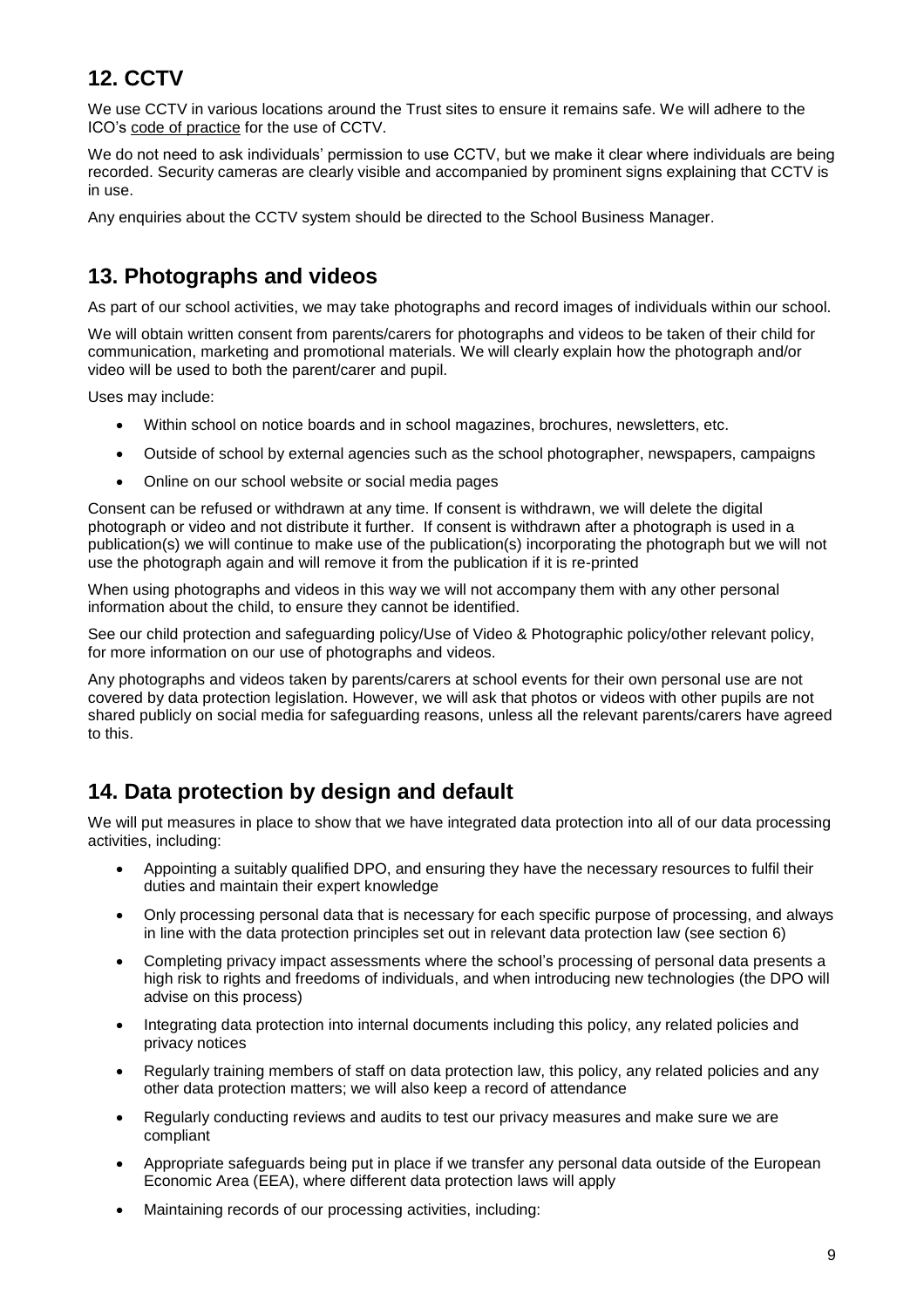- $\circ$  For the benefit of data subjects, making available the name and contact details of our school contact and DPO and all information we are required to share about how we use and process their personal data (via our privacy notices)
- $\circ$  For all personal data that we hold, maintaining an internal record of the type of data, data subject, how and why we are using the data, any third-party recipients, how and why we are storing the data, retention periods and how we are keeping the data secure

### **15. Data security and storage of records**

We will protect personal data and keep it safe from unauthorised or unlawful access, alteration, processing or disclosure, and against accidental or unlawful loss, destruction or damage.

In particular:

- Paper-based records and portable electronic devices, such as laptops and hard drives that contain personal data are kept under lock and key when not in use
- Papers containing confidential personal data will not be left on office and classroom desks, on staffroom tables, pinned to notice/display boards, or left anywhere else where there is general access
- Passwords that are at least 8 characters long containing letters and numbers are used to access school computers, laptops and other electronic devices. Staff and pupils are reminded to change their passwords at regular intervals
- Encryption software is used to protect all portable devices and removable media, such as laptops.
- Staff, pupils or governors who store personal information on their personal devices are expected to follow the same security procedures as for school-owned equipment (see our acceptable use policy)
- Where we need to share personal data with a third party, we carry out due diligence and take reasonable steps to ensure it is stored securely and adequately protected (see section 8)

### **16. Disposal of records**

Personal data that is no longer needed will be disposed of securely. Personal data that has become inaccurate or out of date will also be disposed of securely, where we cannot or do not need to rectify or update it.

For example, we will shred or incinerate paper-based records, and overwrite or delete electronic files. We may also use a third party to safely dispose of records on the school's behalf. If we do so, we will require the third party to provide sufficient guarantees that it complies with data protection law.

All data will be kept in accordance with the Retention Schedule set out in the Information and Record Management Society's Toolkit for Schools. This can be found [here](http://irms.org.uk/?page=schoolstoolkit&terms=%22toolkit+and+schools%22)

### **17. Personal data breaches**

The school will make all reasonable endeavours to ensure that there are no personal data breaches.

In the unlikely event of a suspected data breach, we will follow the procedure set out in appendix 1.

When appropriate, we will report the data breach to the ICO within 72 hours. Such breaches in a school context may include, but are not limited to:

- A non-anonymised dataset being published on the school website which shows the exam results of pupils eligible for the pupil premium
- Safeguarding information being made available to an unauthorised person
- The theft of a school laptop containing non-encrypted personal data about pupils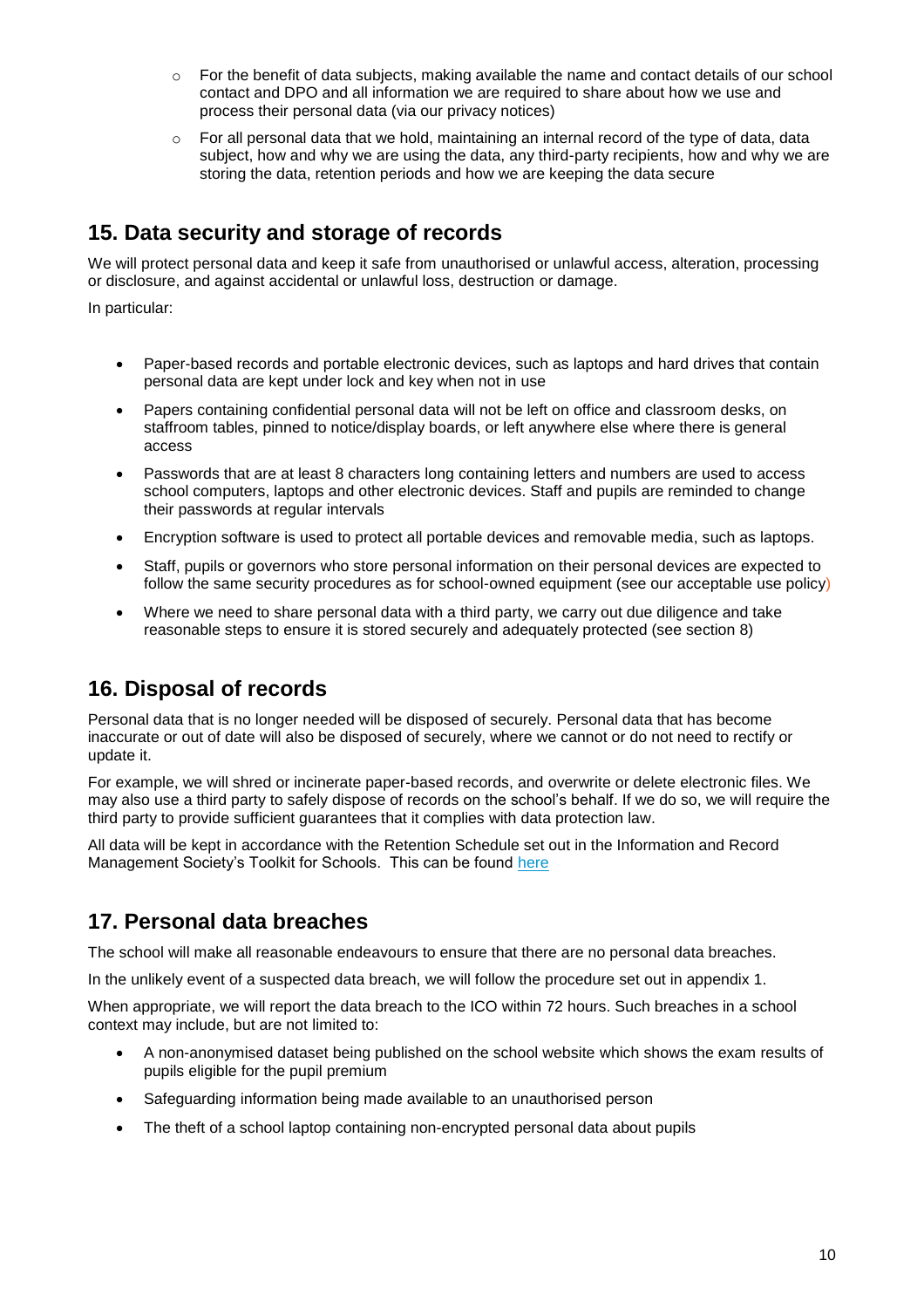# **18. Training**

All staff and governors are provided with data protection training as part of their induction process.

Data protection will also form part of continuing professional development, where changes to legislation, guidance or the school's processes make it necessary.

### **19. Monitoring arrangements**

The Headteacher and DPO are responsible for monitoring and reviewing this policy.

This policy will be reviewed **every 2 years** and shared with the full governing body.

### **20. Links with other policies**

This data protection policy is linked to our:

- Freedom of information publication scheme
- Safeguarding and Child Protection Policy
- Acceptable Use Policy
- CCTV Policy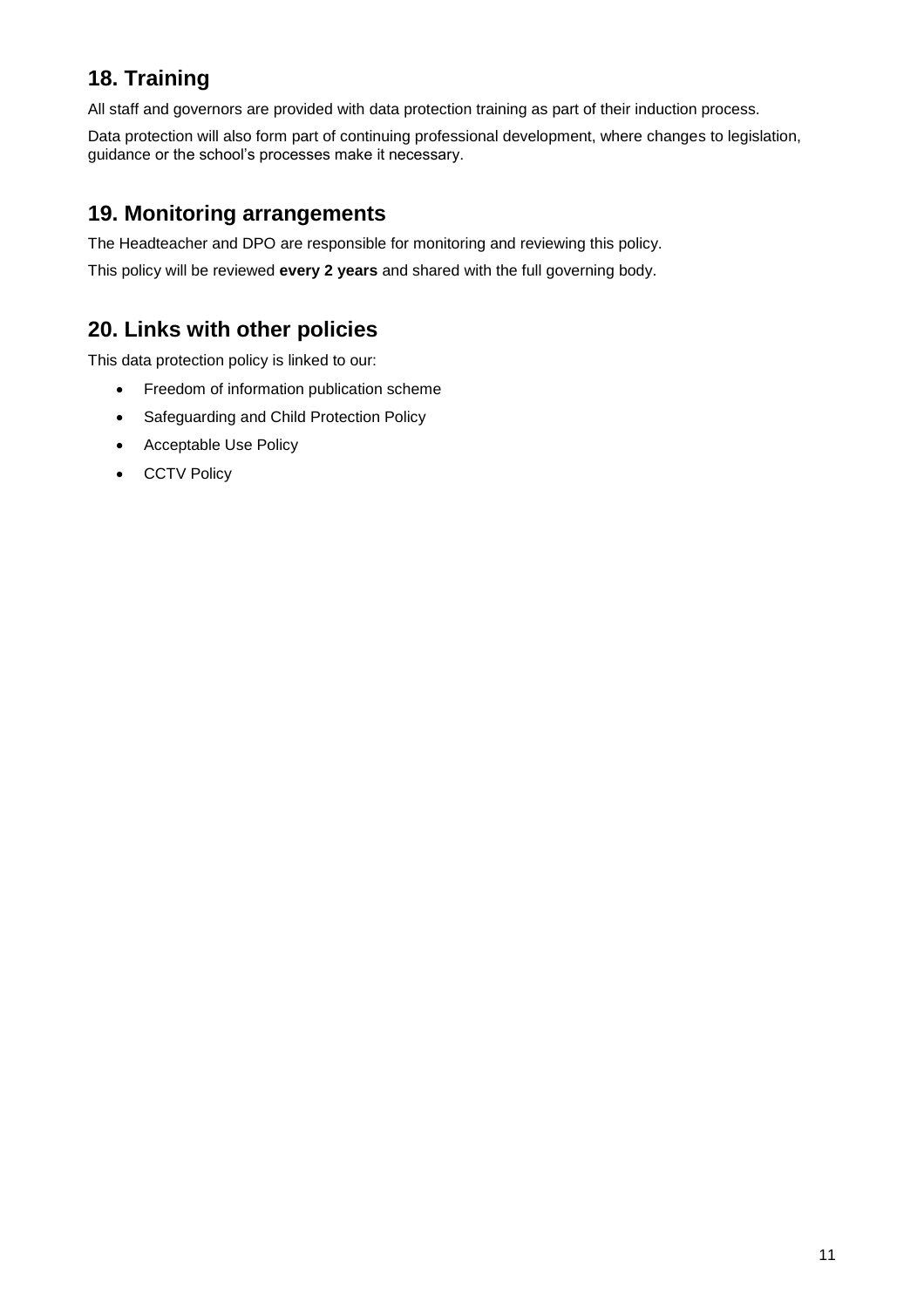# **Appendix 1: Personal data breach procedure**

This procedure is based on [guidance on personal data breaches](https://ico.org.uk/for-organisations/guide-to-the-general-data-protection-regulation-gdpr/personal-data-breaches/) produced by the ICO.

- On finding or causing a breach, or potential breach, the staff member or data processor must immediately notify the school's data protection representative [Insert School Contact Name] or the DPO
- The school's data protection representative and DPO will investigate the report, and determine whether a breach has occurred. To decide, they will consider whether personal data has been accidentally or unlawfully:
	- o Lost
	- o Stolen
	- o Destroyed
	- o Altered
	- o Disclosed or made available where it should not have been
	- o Made available to unauthorised people
- The school's data protection representative and DPO will alert the headteacher and the chair of governors
- The school's data protection representative and the DPO will make all reasonable efforts to contain and minimise the impact of the breach, assisted by relevant staff members or data processors where necessary. (Actions relevant to specific data types are set out at the end of this procedure)
- The DPO will assess the potential consequences, based on how serious they are, and how likely they are to happen
- The DPO will work out whether the breach must be reported to the ICO. This must be judged on a case-by-case basis. To decide, the DPO will consider whether the breach is likely to negatively affect people's rights and freedoms, and cause them any physical, material or non-material damage (e.g. emotional distress), including through:
	- o Loss of control over their data
	- o Discrimination
	- o Identify theft or fraud
	- o Financial loss
	- o Unauthorised reversal of pseudonymisation (for example, key-coding)
	- o Damage to reputation
	- o Loss of confidentiality
	- $\circ$  Any other significant economic or social disadvantage to the individual(s) concerned

If it's likely that there will be a risk to people's rights and freedoms, the DPO must notify the ICO.

- The school's data protection representative and DPO will document the decision (either way), in case it is challenged at a later date by the ICO or an individual affected by the breach. Documented decisions are stored on the school's computer network.
- Where the ICO must be notified, the DPO will do this via the 'report a breach' page of the ICO [website,](https://ico.org.uk/for-organisations/report-a-breach/) or through their breach report line (0303 123 1113), within 72 hours. As required, the DPO will set out:
	- $\circ$  A description of the nature of the personal data breach including, where possible:
		- The categories and approximate number of individuals concerned
		- **The categories and approximate number of personal data records concerned**
	- o The name and contact details of the DPO
	- o A description of the likely consequences of the personal data breach
	- $\circ$  A description of the measures that have been, or will be taken, to deal with the breach and mitigate any possible adverse effects on the individual(s) concerned